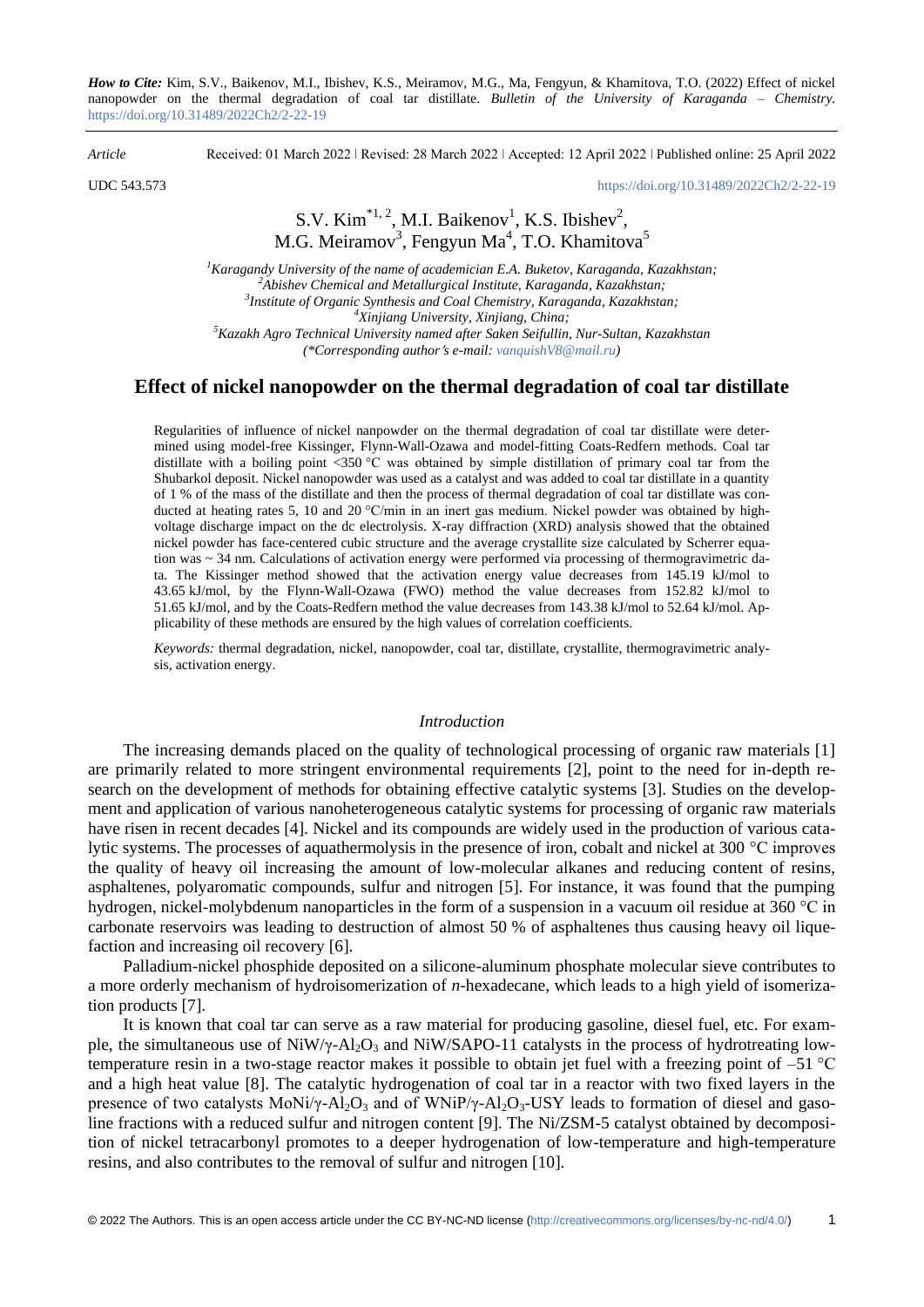Hydrogenation of a mixture of resin and oil distillation residue with the addition of nickel nitrate and elemental sulfur leads to formation of products which are suitable for coke producing with a more ordered structure and yield greater than with the use of industrial catalysts [11].

Mesoporous spherical NiO-containing catalyst promotes the complete decomposition of anthracene in the hydrogenation process at 300 °C [12]. High conversion of anthracene was observed when hydrogenation process of anthracene in the presence of NiCo supported on chrysotile [13].

NiO supported on chrysotile leads to a significant reduction of activation energy in the process of thermal destruction of primary coal tar/polymeric materials mixture [14].

In this work, the kinetics of thermal degradation of primary coal tar distillate from the Shubarkol deposit without a catalyst and with the addition of nickel nanopowder in a quantity of 1 % of the mass of the organic compound was studied. Nickel nanopowder obtained by the action of a high-voltage discharge on the electrolysis process was used as a catalyst [15].

#### *Experimental*

The composition of coal tar distillate obtained by simple distillation of primary coal tar to 350 ºC was determined using an Agilent 7890A gas chromatograph having an Agilent 5975C mass-selective detector. Column parameters Rxi-5ms: length  $-30$  m, diameter  $-0.25$  mm, column adsorbent thickness  $-0.25$ microns, column heating rate 8 °C/min, carrier gas — helium; gas pressure in the column 1.38×10<sup>5</sup> Pa; sample volume  $2\times10^{-4}$  cm<sup>3</sup>; input mode — split, library — NIST08. The composition of fractions was determined by a semi-quantitative method relative to the peak area. Data processing was carried out using the GS-MSD Data Analysis program.

The surface morphology of the nickel powder was studied using the MIRA 3 TESCAN scanning electron microscope (SEM). Phase composition and crystallite size of nickel powder were determined using Xray diffraction (XRD) analysis and energy dispersion spectroscopy (EDS). X-ray diffraction analysis was performed on Shimadzu XRD-6000 diffractometer with CuK $\alpha$ -radiation with a wavelength  $\lambda = 0.15418$  nm. Phase identification was carried out using PDF 4+ databases, as well as the POWDER CELL 2.4 full-profile analysis program.

The average crystallite size of nickel powder was calculated for the largest diffraction peak (111), using the Scherrer equation for spherical particles of cubic symmetry:

$$
D = \frac{0.94 \cdot \lambda}{\text{B} \cdot \cos \theta}, \quad (1)
$$

where *D* — is the average crystallite size (nm);  $\lambda$  — is the X-ray diffractometer wavelength (nm); *B* — is the line broadening at half the maximum intensity (radians);  $\theta$  — is the Bragg angle. In this equation *K* — is the numerical factor depends on crystallite shape and in our case  $K = 0.94$ .

Thermogravimetric analysis was performed on the Labsys Evo TG-DTA/DSC 1600 °C derivatograph (Setaram, France) at heating rates of 5, 10 and 20 °C/min, in nitrogen atmosphere.

Since the distillate is a liquid organic mass, it was mixed with  $Al_2O_3$  in order to avoid boiling and splashing. Al<sub>2</sub>O<sub>3</sub> was pre-calcined at 600 °C for 4 hours. Distillate with the mass of 5 g was mixed with  $Al_2O_3$  in the ratio of 1:4.

Sample containing nickel powder was prepared as follows: 5 g of the distillate was mixed with the 0.05 g (1 % of distillate weight) nickel powder and this mixture was thoroughly stirred. Then  $Al_2O_3$  was added to obtained mixture with the same ratio as in the case of sample without nickel powder.  $10 \cdot 10^{-3}$  g of obtained mixture was taken for thermal analysis.

The kinetic parameters were determined based on the assumptions that the rate of transformation of a substance is a linear function depending on the temperature  $T$  and conversion  $\omega$  [16]:

$$
\frac{d\omega}{dt} = k(T)f(\omega),\tag{2}
$$

where  $\omega$  — is the conversion which can be found from the relation [17, 18]:

$$
\omega = \frac{m_i - m_t}{m_i - m_e},\tag{3}
$$

where  $m_i$  — is the initial mass sample;  $m_i$  — is the mass at time;  $m_e$  — is the final mass.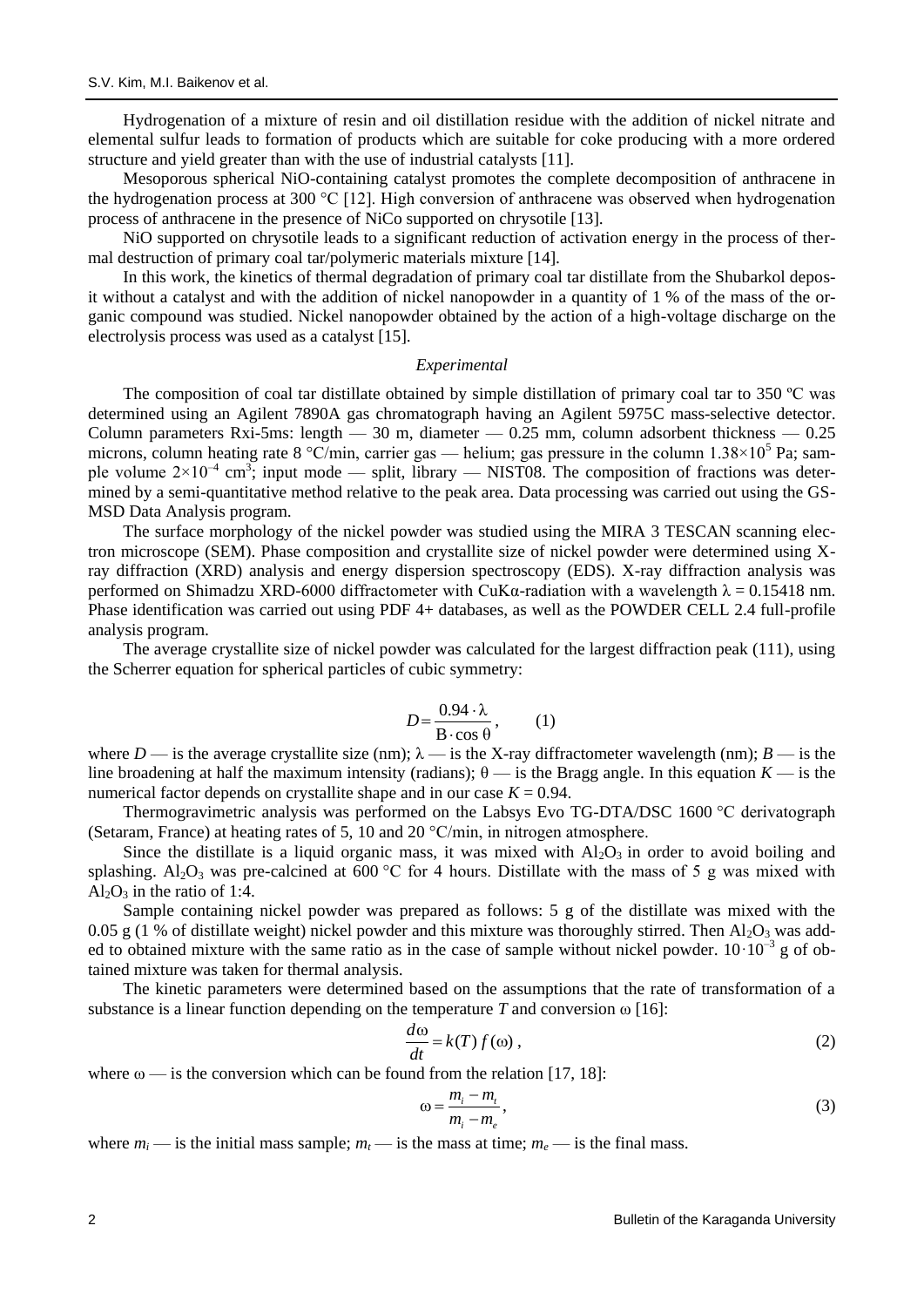Effect of nickel nanopowder on the thermal degradation …

The basic equation for non-isothermal conditions has the form:

$$
\frac{d\omega}{dt} = \frac{Z}{\beta} \exp\left(-\frac{E}{RT}\right) f(\omega),\tag{4}
$$

where *Z* — is the pre-exponential or frequency factor (sec<sup>-1</sup>);  $R = 8.314 \text{ kJ/(mol·K)}$  — is the universal gas constant; *T* — is the temperature (K); *E* — is the activation energy (kJ/mol);  $\beta$  — is the heating rate.

The Kissinger and Flynn-Wall-Ozawa model-free methods and the Coats-Redfern model method were used to evaluate the effect of nanosized nickel powder on changing the activation energy.

The calculation of kinetic parameters by the Kissinger iso-conversion method is based on the equation [19]:

$$
\ln\left[\frac{\ln\beta}{T^2}\right] = \ln\left[\frac{ZR}{E}\right] - \frac{E}{RT} \,. \tag{5}
$$

The slope of the straight line plotted in coordinates  $\ln \left[ \frac{\ln \beta}{T^2} \right]$ *T*  $\lceil \ln \beta \rceil$  $\left[\frac{\ln\beta}{T^2}\right]$  versus  $\left(\frac{1000}{T}\right)$  $\left(\frac{1000}{T}\right)$  allows the activation ener-

gy *E* to be computed.

For the calculation kinetic parameters according to the Flynn-Wall-Ozawa model-free method was used the following equation, taking into account the Doyle's approximation [20]:<br> $\ln \beta = \ln \left[ \frac{Z \cdot E}{-2.5331 - 1.052} \right]$ 

$$
\ln \beta = \ln \left[ \frac{Z \cdot E}{R \cdot g(\omega)} \right] - 5.331 - 1.052 \frac{E}{RT} \,. \tag{6}
$$

("1000"/"*T*") along the slope of the straight line, the activation energy *E* was found.

A plot of  $\ln \left[ \frac{g(\omega)}{T^2} \right]$ *T*  $\lceil g(\omega) \rceil$  $\left[\frac{g(\omega)}{T^2}\right]$  versus  $\left(\frac{1000}{T}\right)$  $\left(\frac{1000}{T}\right)$  gives a straight line with the slope which allows the determination

of the activation energy *E*.

A Coats-Redfern method, which refers to model-fitting methods was also applied to determine the acti-

vation energy E [21]. The equation used in this method is of the form:  
\n
$$
\ln \left[ \frac{g(\omega)}{T^2} \right] = \ln \left[ \frac{ZR}{\beta E} \left[ 1 - \frac{2RT}{E} \right] \right] - \frac{E}{RT}.
$$
\n(7)

All calculations are made under the condition that the reaction order is  $n = 1$ .

### *Results and Discussion*

Aсcording to the result of the chromatography-mass spectrometric analysis, it was found that the the obtained coal tar distillate comprised: alkanes  $(C_{12}-C_{20})$ , alkenes  $(C_{13}-C_{16})$ , cycloalkanes  $(C_{7}-C_{11})$ , alkylbenzenes ( $C_7-C_{11}$ ), bicyclic alkanes, phenylcycloalkanes, naphthalenes (alkylnaphthalenes), biphenyls (alkyl biphenyls), phenols and O-, N- and S-containing compounds. The composition of distillate is shown in Table 1.

Table 1

| The composition of the obtained coal tar distillate $(<$ 350 °C) |  |  |  |  |  |  |
|------------------------------------------------------------------|--|--|--|--|--|--|
|------------------------------------------------------------------|--|--|--|--|--|--|

| N <sub>2</sub> | Compound                          | Area,<br>$\%$ | $N_2$ | Compound                        | Area,<br>$\frac{0}{0}$ |
|----------------|-----------------------------------|---------------|-------|---------------------------------|------------------------|
|                | 2                                 | 3             | 4     | 5                               | 6                      |
|                | 3-Methylpyridine                  | 0.15          | 12    | 5-Decanone                      | 0.20                   |
| 2              | 1,3-Dimethyl benzene              | 0.11          | 13    | 2-Ethyl phenol                  | 5.4                    |
| 3              | $3,5$ -Dimethylpyridine           | 0.21          | 14    | 1,3-Cyclopentanedione, 2-chloro | 0.19                   |
| 4              | Phenol                            | 3.78          | 15    | 3,5-Dimethyl phenol             | 3.32                   |
| 5.             | 3-Methylbenzyl mercaptan          | 0.21          | 16    | Triquinacene                    | 0.53                   |
| 6              | 1-Methylpropyl benzene            | 0.14          | 17    | 2,6-Dimethylanisole             | 0.27                   |
| 7              | 2-Cyclopenten-1-one, 2,3-dimethyl | 0.27          | 18    | 3-Ethyl phenol                  | 1.90                   |
| 8              | 1-Propynyl benzene,               | 0.13          | 19    | (3-Methyl-2-butenyl) benzene    | 0.22                   |
| 9              | 2-Methyl phenol                   | 3.21          | 20    | 1,2-Benzenediol                 | 0.52                   |
| 10             | 4-Methyl phenol                   | 7.50          | 21    | 4,7-Dimethylbenzofuran          | 0.28                   |
| 11             | 2,6-Diethylpyridine               | 0.18          | 22    | 2-Propyl phenol                 | 0.43                   |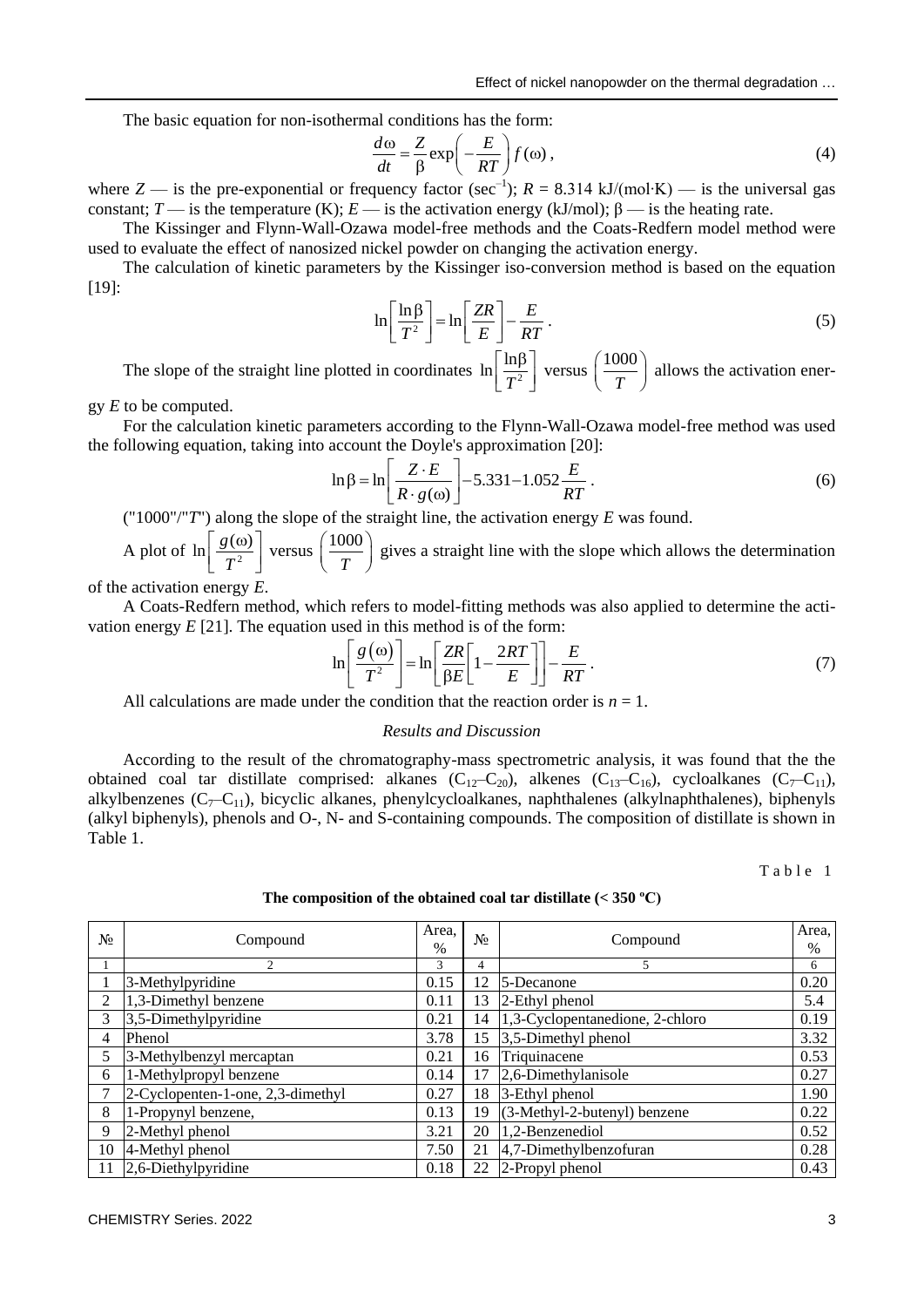| $\mathbf{1}$    | $\overline{2}$                             | 3    | $\overline{4}$  | 5                                           | $\sqrt{6}$     |
|-----------------|--------------------------------------------|------|-----------------|---------------------------------------------|----------------|
| 23              | 2-Ethyl-6-methyl phenol                    | 1.03 | $\overline{55}$ | 1-Naphthalenol                              | 1.15           |
| 24              | 2,3-Dimethylanisole                        | 0.14 | 56              | 2(1H)-Quinolinone, 4,8-dimethyl             | 1.76           |
| 25              | 1-Ethyl-4-methoxy benzene                  | 1.05 | 57              | 1,6,7-Trimethyl naphthalene                 | 2.5            |
| 26              | 2,4-Dimethylanisole                        | 1.84 | 58              | 1,4,6-Trimethyl naphthalene                 | 0.84           |
| 27              | 1,2-Benzenediol, 3-methyl-                 | 1.35 | 59              | 4,6,8-Trimethyl azulene                     | 1.47           |
| 28              | 3,4-Dimethylanisole                        | 0.48 | 60              | 1-Heptadecene                               | 1.35           |
| 29              | Cyclohexane, 1,2,3-trimethyl-, (1 alpha.,  | 0.38 | 61              | Heptadecane                                 | 5.11           |
|                 | 2.beta., 3.alpha.)                         |      |                 |                                             |                |
| 30              | 1H-Indene, 2,3-dihydro-4,7-dimethyl        | 0.27 | 62              | 1-methyl-7-(1-methylethyl) naphthalene      | 0.70           |
| 31              | 3,5-dimethyl octane                        | 0.76 | 63              | 1-Naphthalenol, 2-methyl-                   | $\overline{2}$ |
| 32              | 1,2-Benzenediol, 4-methyl                  | 1.45 | 64              | Ethanol, 2-(5-amino-6-chloropyrimidin-4-    | 1.32           |
|                 |                                            |      |                 | ylamino)-                                   |                |
| 33              | 2-Methyl naphthalene                       | 3.08 | 65              | 1-Methyl-7-(1-methylethyl) naphthalene      | 0.43           |
| 34              | 1-(2-Hydroxy-5-methylphenyl) ethanone      | 0.40 |                 | 66 Methyl diisopropylphosphoramioridite     | 0.51           |
| 35              | $\sqrt{2-Methyl-5-(1-methylethyl)}$ phenol | 0.51 | 67              | 1,6-Dimethyl-4-(1-methylethyl) naphthalene  | 1.41           |
| 36              | 6,7-Dimethyl-1,2,3,4-tetrahydronaphthalene | 0.54 | 68              | 9-Methoxyfluorene                           | 0.53           |
| 37              | 1H-Inden-5-ol, 2,3-dihydro                 | 0.86 | 69              | 1,4-Dihydro-2,5,8-tri methyl naphthalene    | 1.04           |
| $\overline{38}$ | 1,3-Benzenediol, 4-ethyl                   | 0.71 | 70              | 1-Naphthol, 6,7-dimethyl-                   | 1.19           |
| 39              | 6-Methyl-4-indanol                         | 0.29 | 71              | 1-Naphthol, 5,7-dimethyl-                   | 0.41           |
| 40              | 2-Ethyl-3-methoxypyrazine                  | 1.61 | 72              | N-Methoxy-2-carbomethoxy-2-carbeth          | 0.33           |
|                 |                                            |      |                 | oxyaziridine                                |                |
| 41              | 1-(2,4-Dimethylphenyl) ethanone            | 0.51 | 73              | N-Methyl-1-hydroxycarbazole                 | 0.64           |
| 42              | 1,2,3-Trimethylindene                      | 0.71 | 74              | 3-Methyl tetradecane                        | 3              |
| 43              | 1,3-Cyclohexanedione, 5-isopropyl          | 0.45 | 75              | Phenanthrene                                | 0.35           |
| 44              | 1-(2,4-Dimethyl-furan-3-yl) ethanone       | 2.75 | 76              | 6-Methoxy-2-(1-buten-3-yl) naphthalene      | 0.32           |
| 45              | 1,2,3,4-Tetrahydro-1,1,6-trimethyl         | 1.08 | 77              | 3,4-Dimethyl(1H)pyrrole, 2-[(3,4-d imethyl- | 0.24           |
|                 | naphthalene                                |      |                 | [2H]-pyrrol-2-ylidene                       |                |
| 46              | 2,7-Dimethyl naphthalene                   | 1.28 | 78              | Trifluoroacetoxy hexadecane                 | 0.19           |
| 47              | 2-Allyl-4-methylphenol                     | 0.32 | 79              | Eicosane                                    | 2.45           |
| 48              | 2,3-Dimethyl naphthalene                   | 3.19 | 80              | 7-Hydroxycadalene                           | 0.20           |
| 49              | 1-(2,5-Dimethylphenyl) ethanone            | 2.06 | 81              | 1-Hexadecene                                | 0.24           |
| 50              | 1-Pentadecene                              | 0.70 | 82              | Heneicosane                                 | 1.58           |
| 51              | Pentadecane                                | 1.57 | 83              | Octadecyl trifluoroacetate                  | 0.26           |
| 52              | Acenaphthene                               | 0.58 | 84              | 1-Methyl-7-(1-methylethyl) phenanthrene     | 0.41           |
| 53              | 3-Ethyl-1,2,4,5-tetramethyl benzene        | 0.90 | 85              | 11-Tricosene                                | 0.16           |
| 54              | $2,3,6$ -Trimethyl naphthalene             | 0.64 | 86              | Hentriacontane                              | 2.3            |

Continuation of Table 1

SEM analysis (Fig. 1) showed that the nickel powder consist of nanoscale particles with a form is close to a spherical forming aggregates. The presence of small amount of oxygen and carbon were found by EDS (Fig. 1).



Figure 1. SEM image and EDS of nickel powder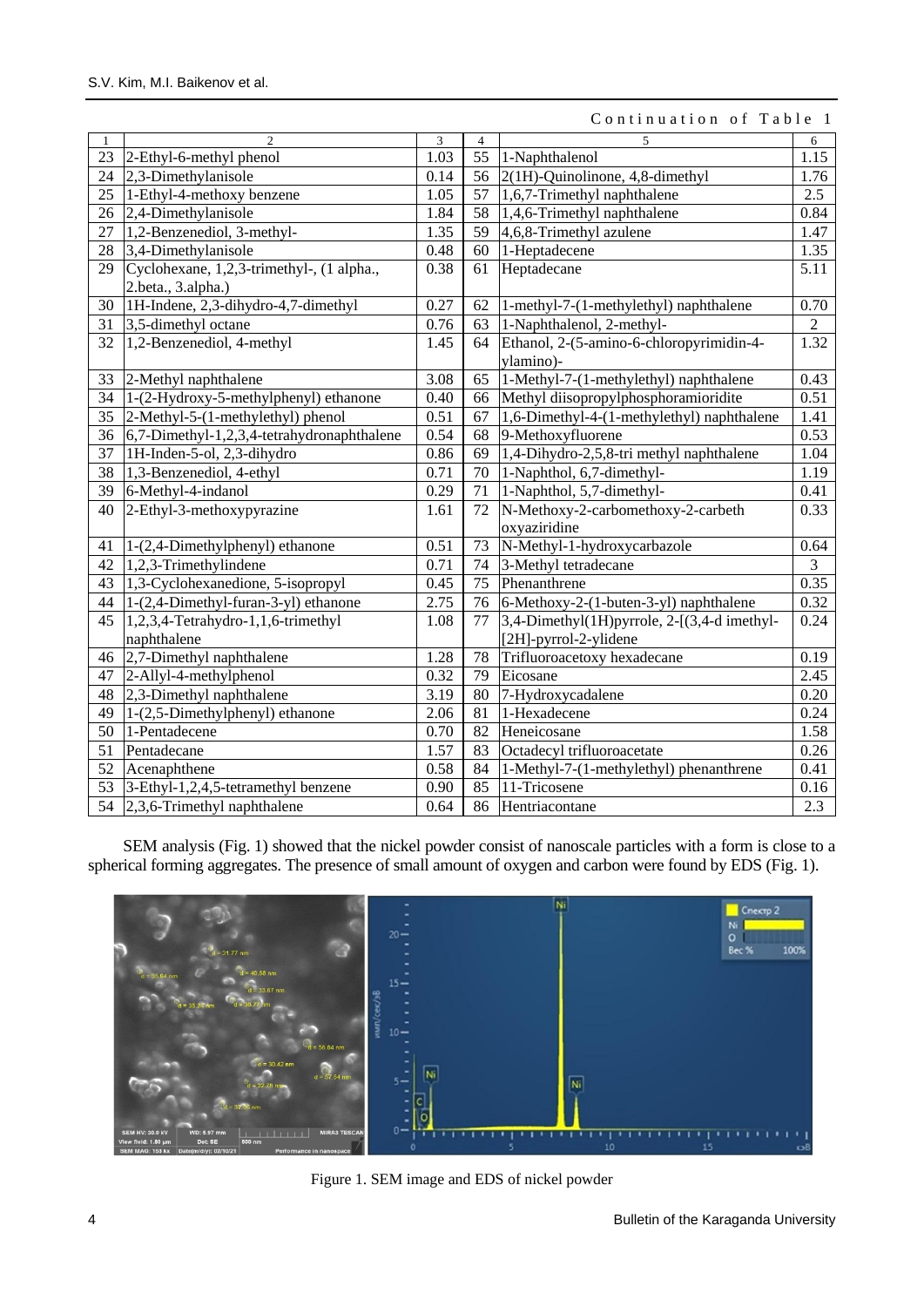On the XRD pattern (Fig. 2) basic peaks with the Miller indices (111), (200) and (220) were observed at the appropriate values of interplanar distances 2.034 Å, 1.762 Å and 1.246 Å. These parameters were in accordance with face-centered cubic structure. Calculation using the Equation (1) showed that medium crystallite size was approximately 34 nm.



Figure 2. Diffraction pattern of the nickel powder

The effect of heating rate 5, 10 and 20  $^{\circ}$ C/min on weight loss (%) is presented in the Figure 3. The values of activation energies calculated by the Kissinger method showed that high correlation coefficients  $R^2 = 0.966 - 0.9915$  were received for the conversion  $\omega$  in the range 20–60 % for thermal decomposition of primary coal tar distillate without a catalyst (Table 1).



 $a$  — without a catalyst;  $b$  — in the presence of nickel powder

Figure 3. The effect of heating rate 5, 10 and 20  $^{\circ}$ C/min on weight loss (%)

At a heating rate of 5 °C/min, a temperature shift of the start of degradation is observed from ~140 °C without a catalyst versus ~90 °C in the presence of nickel powder. For the heating rate 10 °C/min, the shift was from ~150 °C to ~125 °C. And for the heating rate 20 °C/min the temperature of the start of degradation was  $\sim$ 125 °C without the catalyst and  $\sim$ 160 °C in the presence of nickel powder.

The plots obtained by the Kissinger method are shown in Figure 4.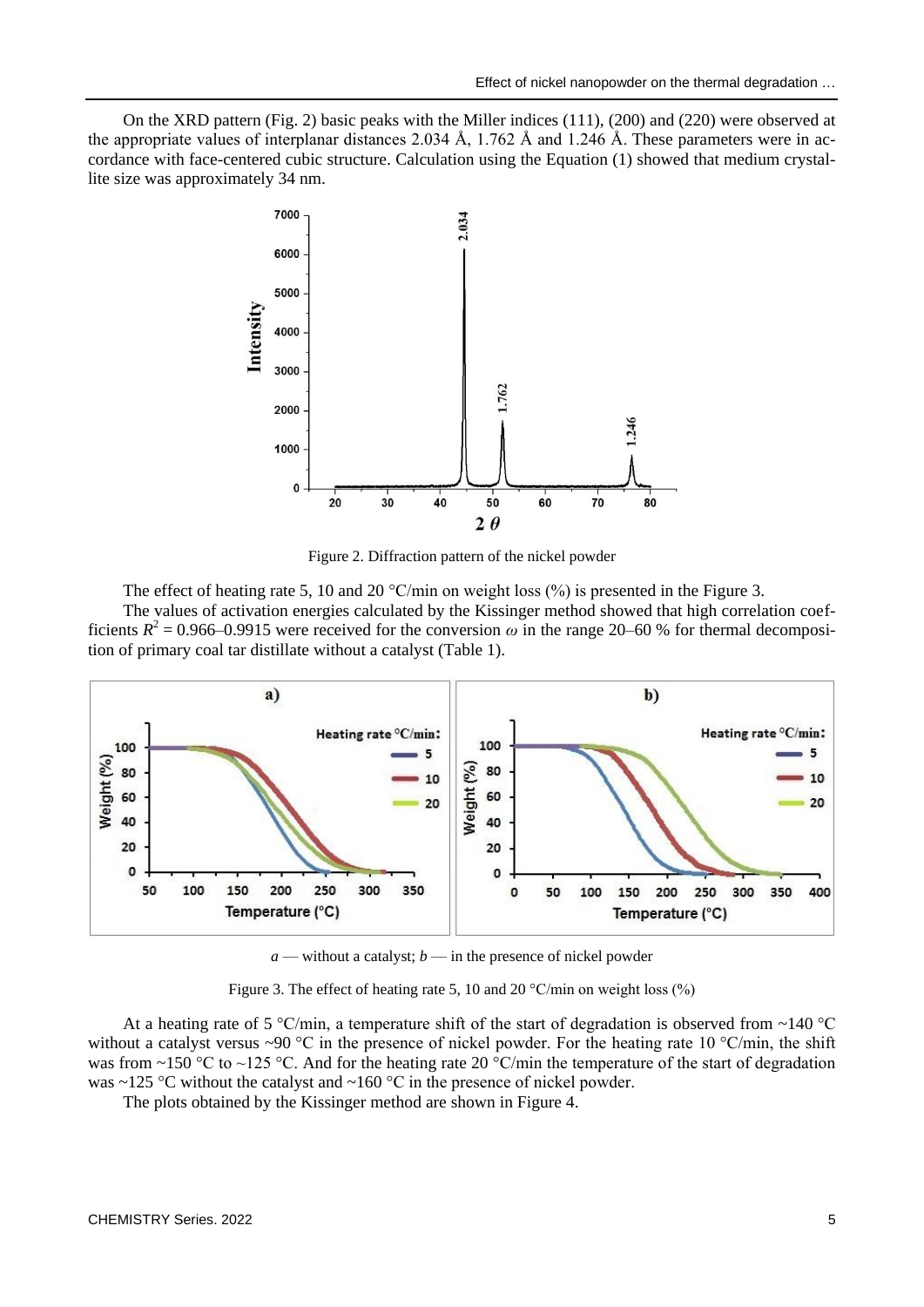

 $a$  — without a catalyst;  $b$  — in the presence of nickel powder

Figure 4. Kissinger approximation plots of thermal degradation of primary coal tar distillate

The average value of the activation energy  $E_a = 145.19$  kJ/mol was calculated from the activation energy values for conversion ( $\omega$ ) in the range 0.2–0.6 with correlation coefficients  $R^2 \ge 0.96$ .

Table 2

| Without a catalyst                   |                             |        |        |        |        |        |        |        |        |  |
|--------------------------------------|-----------------------------|--------|--------|--------|--------|--------|--------|--------|--------|--|
| Conversion $(\omega)$                | 0.1                         | 0.2    | 0.3    | 0.4    | 0.5    | 0.6    | 0.7    | 0.8    | 0.9    |  |
| Correlation coeffi-<br>cient $(R^2)$ | 0.8481                      | 0.9847 | 0.9915 | 0.9857 | 0.9832 | 0.963  | 0.9352 | 0.9177 | 0.8913 |  |
| Activation energy<br>$(E_a, kJ/mol)$ | 392.98                      | 220.04 | 158.42 | 131.9  | 114.97 | 100.62 | 96.77  | 87.07  | 76.62  |  |
|                                      | In the presence of catalyst |        |        |        |        |        |        |        |        |  |
| Conversion $(\omega)$                | 0.1                         | 0.2    | 0.3    | 0.4    | 0.5    | 0.6    | 0.7    | 0.8    | 0.9    |  |
| Correlation coeffi-<br>cient $(R^2)$ | 0.9403                      | 0.9177 | 0.9359 | 0.9404 | 0.9514 | 0.9606 | 0.9682 | 0.9667 | 0.9762 |  |
| Activation energy<br>$(E_a, kJ/mol)$ | 49.1                        | 45.53  | 44.72  | 44.57  | 43.54  | 44.52  | 43.75  | 42.69  | 43.76  |  |

### **Calculation of activation energy at various conversions by the Kissinger method**

When calculating by the Kissinger method for the thermal decomposition of coal distillate with the addition of nanoscale nickel powder in a quantity of 1 % of distillate weight, the activation energies with correlation coefficients  $R^2 \le 0.98$  were obtained for all the range of  $\omega = 0.1 - 0.9$  (Table 2). The average activation energy  $E_a = 43.65$  kJ/mol was calculated from the activation energies obtained in the range  $\omega = 0.5$ –0.9 with  $R^2 = 0.9514 - 0.9762$ .

Linear relationships obtained by the Flynn-Wall-Ozawa method are illustrated in Figure 5.





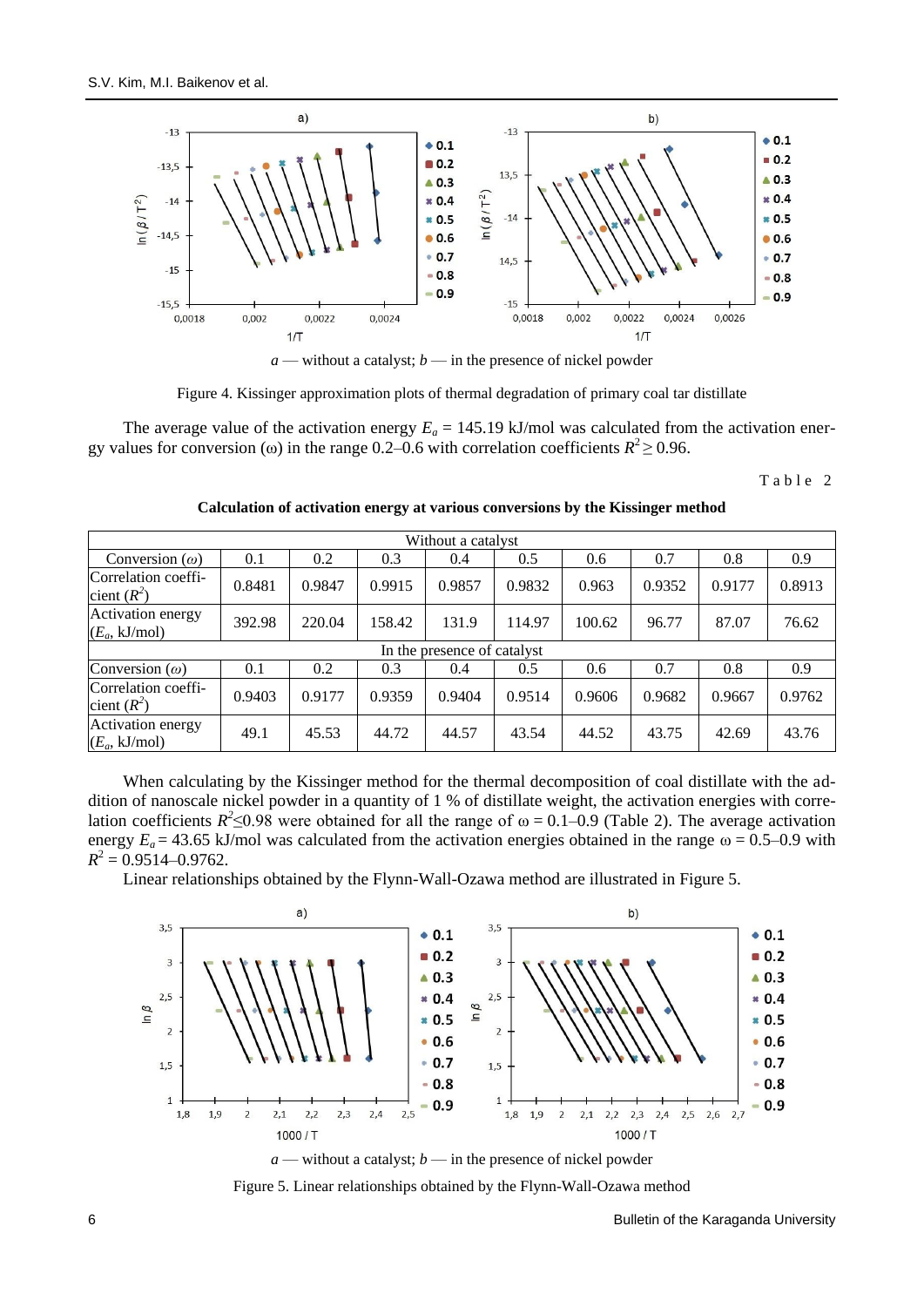The calculation of activation energies at various conversions by the FWO method (Table 3) showed that the highest correlation coefficients  $R^2$  were in the range of conversions  $\omega = 0.2$ –0.6 for thermal decomposition of primary coal tar distillate without a catalyst. The average value of activation energy were calculated for  $\omega$  in the range 0.2–0.6 and accounted for  $E_a = 152.82$  kJ/mol.

Table 3

| Without a catalyst                   |                             |        |        |        |        |        |        |        |        |  |
|--------------------------------------|-----------------------------|--------|--------|--------|--------|--------|--------|--------|--------|--|
| Conversion $(\omega)$                | 0.1                         | 0.2    | 0.3    | 0.4    | 0.5    | 0.6    | 0.7    | 0.8    | 0.9    |  |
| Correlation coeffi-<br>cient $(R^2)$ | 0.8527                      | 0.9856 | 0.9922 | 0.9872 | 0.9852 | 0.9679 | 0.9441 | 0.9302 | 0.9098 |  |
| Activation energy<br>$(E_a, kJ/mol)$ | 400                         | 227.32 | 165.89 | 122.77 | 140.27 | 108.58 | 104.88 | 95.39  | 85.15  |  |
|                                      | In the presence of catalyst |        |        |        |        |        |        |        |        |  |
| Conversion $(\omega)$                | 0.1                         | 0.2    | 0.3    | 0.4    | 0.5    | 0.6    | 0.7    | 0.8    | 0.9    |  |
| Correlation coeffi-<br>cient $(R^2)$ | 0.9527                      | 0.9364 | 0.9511 | 0.9549 | 0.9636 | 0.9705 | 0.9764 | 0.9756 | 0.9826 |  |
| Activation energy<br>$(E_a, kJ/mol)$ | 55.85                       | 52.57  | 51.97  | 52     | 51.15  | 51.31  | 51.74  | 50.88  | 51.2   |  |

### **Calculation of activation energy at various conversions by the FWO method**

Calculation by the FWO method for thermal decomposition of distillate with the addition of nickel powder (in a quantity of 1 % of distillate weight) showed that the values of activation energies were received at correlation coefficients  $R^2$  < 0.99 for all the range of conversion  $\omega$  = 0.1–0.9. The average activation energy  $E_a = 51.65$  kJ/mol was calculated from the activation energies obtained in the range  $\omega = 0.5 - 0.9$  with  $\overrightarrow{R}$ <sup>2</sup> = 0.9636–0.9826.

Curves of thermal degradation of primary coal tar distillate in the presence of nickel powder constructed by the Coats-Redfern method are showed in Figure 6.



Figure 6. Curves of thermal degradation of primary coal tar distillate in the presence of nickel powder

The calculation of activation energies at different heating rates by the Coats-Redfern method is presented in Table 4.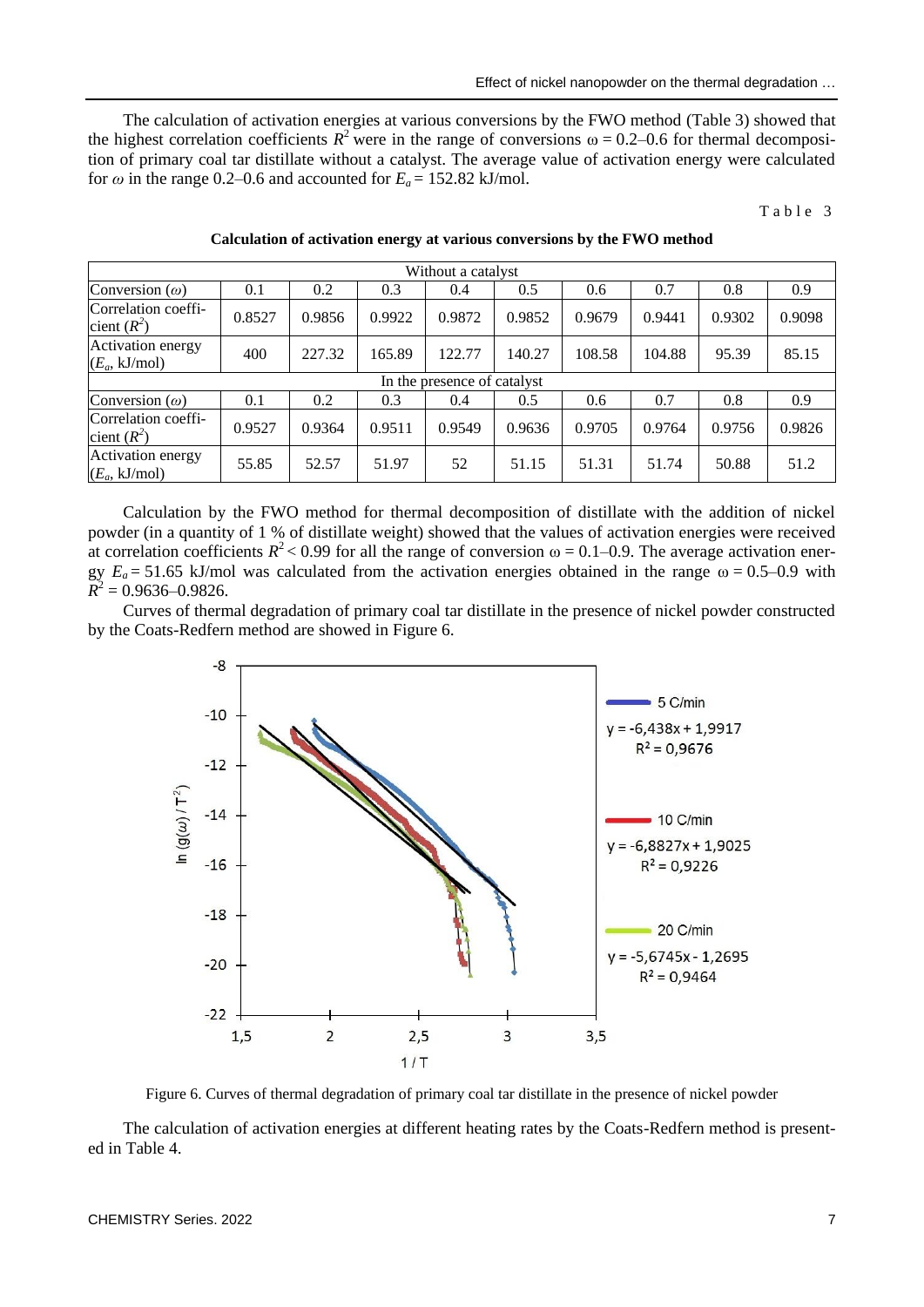#### Table 4

| Kinetic parameters                    | Without a catalyst |         |         | In the presence of nickel powder |        |        |  |
|---------------------------------------|--------------------|---------|---------|----------------------------------|--------|--------|--|
| Heating rate $(^{\circ}C/\text{min})$ |                    |         | 20      |                                  |        |        |  |
| Activation energy $(E_a, kJ/mol)$     | 178.753            | 119.185 | 132.203 | 52.525                           | 57.22  | 47.18  |  |
| Correlation coefficient $(R^2)$       | 0.9926             | 0.9909  | 0.9935  | 0.9676                           | 0.9226 | 0.9446 |  |
| The average value of $E_a$ , kJ/mol   |                    | 143.38  |         |                                  | 52.64  |        |  |

#### **Calculation of activation energies at different heating rates by the Coats-Redfern method**

According to the calculation received by the Coats-Redfern method for thermal degradation of primary coal tar distillate without a catalyst, the average activation energy was  $E_a = 143.38$  kJ/mol without a catalyst and was close to activation energy value obtained by the Kissinger method.

In the presence of nickel powder the activation energy was  $E_a = 52.64$  kJ/mol, which was close to activation energy value obtained by the FWO method.

#### *Conclusion*

The results of this study revealed that in the process of thermal degradation of primary coal tar distillate (<350 ºС) the values of activation energy calculated by model-free Kissinger and Flynn-Wall-Ozawa methods are quite consistent with model-fitting Coats-Redfern method. The differential between obtained values is insignificant. For the process of thermal degradation of primary coal tar distillate ( $\langle$ 350 °C) without a catalyst, the calculation of the activation energy with high correlation coefficients is provided by the Kissinger and FWO methods.

The Coats-Redfern method is also suitable for calculating the activation energy in the presence of nickel nanopowder, because the obtained dependences are close to linear and have the high correlation coefficients. It was found that the addition of nanoscale nickel powder in a quantity of 1 % of distillate weight the activation energy reduces by approximately 3 times.

#### References

1 Zhang H. Selective hydrogenation of aromatics in coal-derived liquids over novel NiW and NiMo carbide catalysts / H. Zhang, G. Chen, L. Bai, N. Chang, Y. Wang // Fuel. — 2019. — Vol. 244. — P. 359–365. <https://doi.org/10.1016/j.fuel.2019.02.015>

2 Lei Z. Gas-Modified Pyrolysis Coke for in Situ Catalytic Cracking of Coal Tar / Lei, S. Hao S., Z. Lei, J. Yang // ACS Ome $ga. -2020. - Vol. 5. - P. 14911-14923.$  https://doi.org/10.1021/acsomega.0c00055

3 Baig N. Nanomaterials: a review of synthesis methods, properties, recent progress, and challenges / N. Baig, I. Kammakakam, W. Falathabe // Materials Advances. — 2020. — Vol. 2. — P. 1821–1871[. https://doi.org/10.1039/D0MA00807A](https://doi.org/10.1039/D0MA00807A)

4 Khalil M. Advanced nanomaterials in oil and gas industry: Design, application and challenges / M. Khalil, B.M. Jan, C.W. Tong, M.A. Berawi // Applied energy. — 2017. — Vol. 191. — P. 287–310. <https://doi.org/10.1016/j.apenergy.2017.01.074>

5 Suwaid M. In-situ catalytic upgrading of heavy oil using oil-soluble transition metal-based catalysts / M. Suwaid, V.A. Varfolomeev, A.A. Al-muntaser, C. Yuan, V.I. Starshinova, A. Zinnatullin, F.G. Vagizov, I.Z. Rakhmatullin, D.A. Emelian, A.E. Chemodanov // Fuel. — 2020. — Vol. 281. — Article № 118753.<https://doi.org/10.1016/j.fuel.2020.118753>

6 Khoshooei M.A. Activity assessment of NiMo bimetallic nanocatalyst in presence and absence of steam in in-situ upgrading technology (ISUT) / M.A. Khoshooei, S.M. Elahi, L. Carbognani, C.E. Scott // Fuel. — 2021. — Vol. 288. — Article № 119664. <https://doi.org/10.1016/j.fuel.2020.119664>

Wang W. Bifunctional catalysts for the hydroisomerization of n-alkanes: the effects of metal–acid balance and textural structure / W. Wang, C.J. Liu, W. Wu // Catalysis Science & Technology. 2019. — Vol. 9. — P. 4162–4187. <https://doi.org/10.1039/C9CY00499H>

8 Gang Y. Hydroprocessing of low-temperature coal tar to produce jet fuel / Y. Gang, X. Zhang, X. Lei, H. Guo, W. Li, D. Li // RSC Advances. — 2018. — Vol. 8, Issue 42. — P. 23663–23670.<https://doi.org/10.1039/C8RA04531C>

9 Kan T. Production of Gasoline and Diesel from Coal Tar via Its Catalytic Hydrogenation in Serial Fixed Beds / T. Kan, X. Sun, H. Wang, C. Li, U. Muhammad // Energy & Fuels. — 2012. — Vol. 26, Issue 6. — P. 3604−3611. <https://doi.org/10.1021/EF3004398>

10 Qi S.C. A highly active Ni/ZSM-5 catalyst for complete hydrogenation of polymethylbenzenes / S.C. Qi, X.Y. Wei, Z.M. Zong, J.I. Hayashi, X.H. Yuan, L.B. Sun L.B. // ChemCatChem. — 2013. — Vol. — 5, Issue 12. — P. 3543–3547. <https://doi.org/10.1002/cctc.201300547>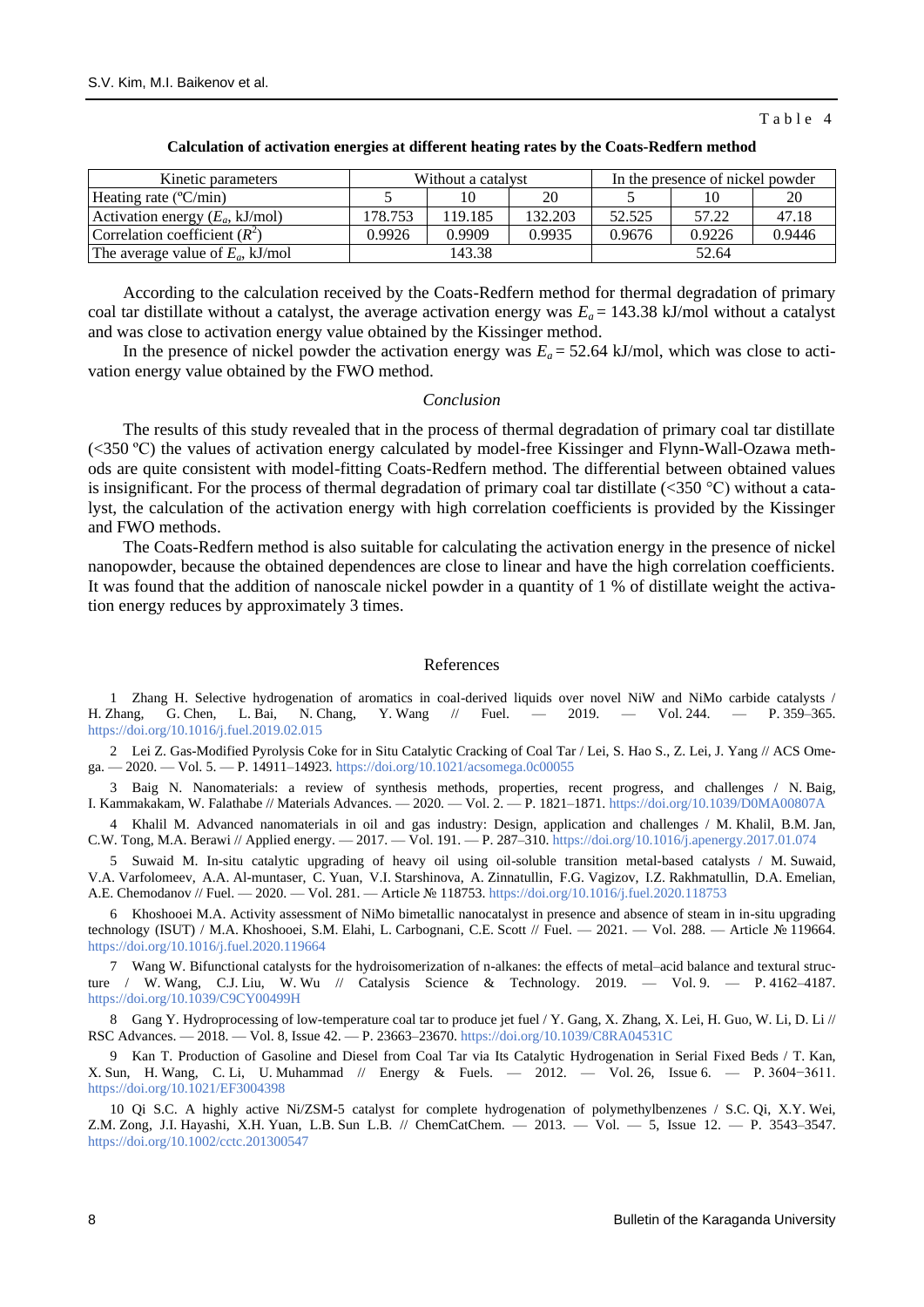11 Maloletnev A.S. Refining of coal tar by hydrogenation in the presence of nanoheterogeneous nickel sulfide catalyst / A.S. Maloletnev, Zh.K. Kairbekov, N.T. Smagulova // Coke and Chemistry. — 2020. — Vol. 63, Issue 5. — P. 253–256. <https://doi.org/10.3103/S1068364X20050038>

12 Baikenov M.I. Effect of new catalytic systems on the process of anthracene hydrogenation / M.I. Baikenov, G.G. Baikenova, A.S. Isabaev, A.B. Tateeva, Zh.S. Akhmetkarimova, A. Tusipkhan, A.Zh. Mataeva, K.K. Esenbaeva // Solid fuel chemistry. — 2015. — Vol. 49. — P. 150–155[. https://doi.org/10.3103/S0361521915030039](https://doi.org/10.3103/S0361521915030039)

13 Baikenov M.I. Hydrogenation of polyaromatic compounds over NiCo/chrysotile catalyst / M.I. Baikenov, D.E. Aitbekova, N.Zh. Balpanova, A. Tusipkhan, G.G. Baikenova, Y.A. Aubakirov, A.R. Brodskiy, F. Ма, D.K. Makenov // Bulletin of the University of Karaganda — Chemistry. — 2021. — Vol. 103, № 3. — P. 74–82.<https://doi.org/10.31489/2021Ch3/74-82>

14 Balpanova N.Zh. Thermokinetic parameters of the primary coal tars destruction in the presence of catalysts and polymeric materials / N.Zh. Balpanova, M.I. Baikenov, A.M. Gyulmaliev, Z.B. Absat, Zh. Batkhan, F. Ma, K. Su, S.V. Kim, G.G. Baikenova, D.E. Aitbekova, A. Tusipkhan // Bulletin of the University of Karaganda — Chemistry. — 2021. — Vol. 102, № 2. — P. 86–95. <https://doi.org/10.31489/2021Ch2/86-95>

15 Kim S.V. Catalytic properties of ultrafine nickel powder in the hydrogenation of anthracene and phenanthrene / S.V. Kim, K.S. Ibishev, M.I. Baikenov, A. Tusipkhan, V.P. Grigor'eva & A.M. Gyul'maliev // Solid fuel chemistry. — 2022. — Vol. 56. -P. 53-58[. https://doi.org/10.3103/S0361521922010025](https://doi.org/10.3103/S0361521922010025)

16 Vyazovkin S. ICTAC Kinetics Committee recommendations for performing kinetic computations on thermal analysis data / S. Vyazovkin, A.K. Burnham, J.M. Criado, L.A. Pérez-Maqueda, C. Popescu, N. Sbirrazzuoli // Thermochimica Acta. — 2011. — Vol. 520. — P. 1–19.<https://doi.org/10.1016/j.tca.2011.03.034>

17 Chun Minh Loy A. Thermogravimetric kinetic modelling of 1 in-situ catalytic pyrolytic conversion of rice husk to bioenergy using rice hull ash catalyst / A. Chun Minh Loy, D. Kin Wai Gan, S. Yusup, B. Lai Fui Chin, M.K Lam, M. Shahbaz, P. Unrean, M.N. Acda, E. Rianawati // Bioresource Technology. — 2018. — Vol. 261. — P. 213–222. [https://doi.org/10.1016/](https://doi.org/10.1016/j.biortech.2018.04.020) [j.biortech.2018.04.020](https://doi.org/10.1016/j.biortech.2018.04.020)

18 Heydari M. Kinetic Study and Thermal Decomposition Behavior of Lignite Coal / M. Heydari, M. Rahman, R. Gupta // International Journal of Chemical Engineering. — 2015. — Article ID 481739[. https://doi.org/10.1155/2015/481739](https://doi.org/10.1155/2015/481739)

19 Yao Z. Comparative study on the pyrolysis kinetics of polyurethane foam from waste refrigerators. / Z. Yao, S. Yu, W. Su, W. Wu, J. Tang, W. Qi // Waste Management & Research. — 2019. — Vol. 38, Issue 3. — P. 271–278. [https://doi.org/10.1177/](https://doi.org/10.1177/0734242X19877682) [0734242X19877682](https://doi.org/10.1177/0734242X19877682)

20 Balart R. Kinetic analysis of the thermal degradation of recycled acrylonitrile-butadiene-styrene by non-isothermal thermogravimetry / R. Balart, D. Garcia-Sanoguera, L. Quiles-Carrillo, N. Montanes, G. Torres-Giner // Polymers. — 2019. Vol. 11, Issue 2. — Article № 281[. https://doi.org/10.3390/polym11020281](https://doi.org/10.3390/polym11020281)

21 Kozlov A.N. A kinetic analysis of the thermochemical conversion of solid fuels (A Review) / A.N. Kozlov, D.A. Svishcheva, D.I. Khudiakova, A.F. Ryzhkov // Solid Fuel Chemistry. — 2017. — Vol. 51, Issue 4. — P. 205–213. <https://doi.org/10.3103/S0361521917040061>

# С.В. Ким, М.И. Байкенов, К.С. Ибишев, М.Г. Мейрамов, Фен Юн Ma, Т.О. Хамитова

## **Таскөмір шайыры дистиллятының термиялық ыдырауына никель наноұнтағының әсері**

Таскөмір шайыры дистиллятының термиялық ыдырау процесіне никель наноұнтағының әсер ету заңдылықтары Киссинджер, Флинн-Уолл-Озава динамикалық модельсіз әдістерін және Коутс-Редферн модельді әдісін қолдана отырып анықталды. Қайнау температурасы <350 °C болатын таскөмір шайырының дистилляты Шұбаркөл кен орнының біріншілік таскөмір шайырын қарапайым айдау арқылы алынды. Катализатор ретінде қолданылған наноөлшемді никель ұнтағы таскөмір шайырының дистилляты массасына 1 % мөлшерде қосылды, содан кейін таскөмір шайыры дистиллятының термиялық ыдырау процесі инертті газ ортасында 5, 10 және 20 °C/мин қыздыру жылдамдықтарымен жүргізілді. Никель ұнтағы электролиз процесіне тұрақты токта жоғары вольтты разрядпен әсер еткен кезде алынды. Рентгендік фазалық анализ (РФА) алынған никель ұнтағы қырлы орталықтанған текше құрылымды екенін көрсетті, ал Шеррер теңдеуімен есептелген кристаллиттердің орташа өлшемі шамамен 34 нм құрады. Активтелу энергиясын есептеу термогравиметриялық мәліметтерді өңдеу арқылы жүргізілді. Киссинджер әдісі бойынша есептеу активтелу энергиясының мәні 145,19 кДж/моль-ден 43,65 кДж/моль-ге дейін төмендейтінін көрсетті, Флинн-Уолл-Озава (FWO) әдісі бойынша активтелу энергиясының мәні 152,82 кДж/моль-ден 51,65 кДж/моль-ге дейін төмендейтіні анықталды және Коутс-Редферн модельдік әдісіне сәйкес активтелу энергиясының мәні 143,38 кДж/моль-ден 52,64 кДж/моль-ге дейін төмендейді. Алынған корреляция коэффициенттерінің жоғары мәндері бұл әдістердің қолданылу мүмкіншілігін анықтайды.

*Кілт сөздері:* термиялық деструкция, никель, наноұнтақ, таскөмір шайыры, дистиллят, кристаллит, термогравиметриялық анализ, активтелу энергиясы.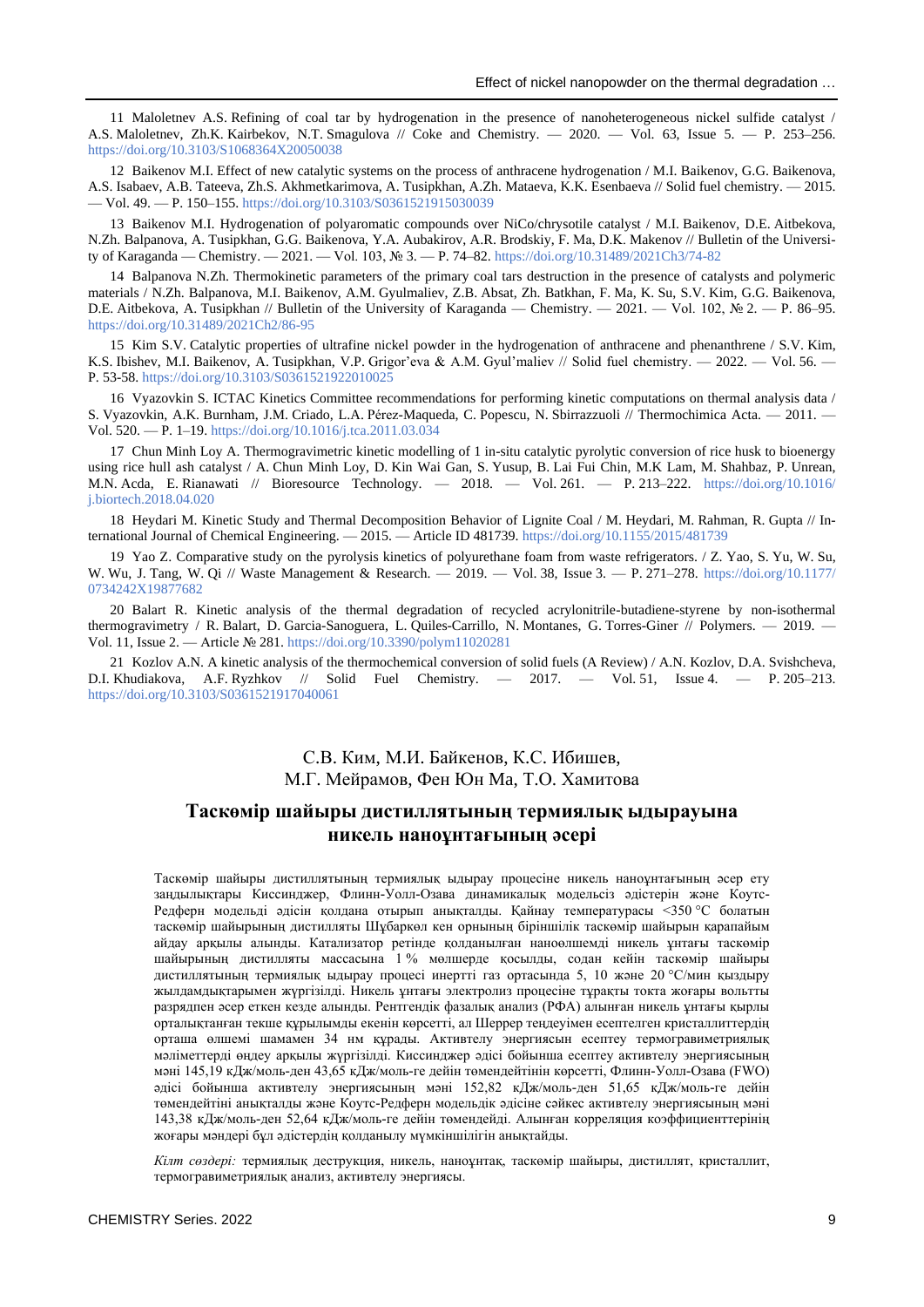## С.В. Ким, М.И. Байкенов, К.С. Ибишев, М.Г. Мейрамов, Фен Юн Ma, Т.О. Хамитова

## **Влияние нанопорошка никеля на термическое разложение дистиллята каменноугольной смолы**

Закономерности влияния нанопорошка никеля на процесс термического разложения дистиллята каменноугольной смолы были определены с использованием динамических безмодельных методов Киссинджера, Флинна-Уолла-Озавы и модельного метода Коутса-Редферна. Дистиллят каменноугольной смолы с температурой кипения < 350 °C был получен простой перегонкой первичной каменноугольной смолы с месторождения Шубарколь. В качестве катализатора использовали наноразмерный порошок никеля, который добавляли в дистиллят каменноугольной смолы в количестве 1 % от массы дистиллята и затем проводили процесс термической деструкции дистиллята каменноугольной смолы при скоростях нагрева 5, 10 и 20 °C/мин в среде инертного газа. Порошок никеля был получен при воздействии высоковольтного разряда на процесс электролиза на постоянном токе. Проведенный рентгенофазовый анализ (РФА) показал, что полученный порошок никеля имеет гранецентрированную кубическую структуру, а средний размер кристаллитов, рассчитанный по уравнению Шеррера, составил примерно 34 нм. Расчеты энергии активации проводились с помощью обработки термогравиметрических данных. Расчет по методу Киссинджера показал, что значение энергии активации уменьшается с 145,19 кДж/моль до 43,65 кДж/моль, по методу Флинна-Уолла-Озавы (FWO) установлено, что значение энергии активации уменьшается с 152,82 кДж/моль до 51,65 кДж/моль и согласно модельному методу Коутса-Редферна значение энергии активации уменьшается со 143,38 кДж/моль до 52,64 кДж/моль. Применимость данных методов обеспечивается полученными высокими значениями коэффициентов корреляции.

*Ключевые слова*: термическая деструкция, никель, нанопорошок, каменноугольная смола, дистиллят, кристаллит, термогравиметрический анализ, энергия активации.

### References

1 Zhang H., Chen G., Bai L., Chang N., Wang Y. (2019). Selective hydrogenation of aromatics in coal-derived liquids over novel NiW and NiMo carbide catalysts. *Fuel, 244*, 359–365.

2 Lei Z., Hao S., Lei Z., Yang J. Gas-Modified Pyrolysis Coke for in Situ Catalytic Cracking of Coal Tar. (2020). *ACS Omega, 5,* 14911–14923.

3 Baig N., Kammakakam I., Falathabe W. (2021). Nanomaterials: a review of synthesis methods, properties, recent progress, and challenges. *Materials Advances, 2,* 1821–1871.

4 Khalil M., Jan B.M., Tong C.W., Berawi M.A (2017). Advanced nanomaterials in oil and gas industry: Design, application and challenges. *Applied energy, 191*, 287–310.

5 Suwaid M., Varfolomeev V.A., Al-muntaser A.A., Yuan C., Starshinova V.I., Zinnatullin A., Vagizov F.G., Rakhmatullin I.Z., Emelian D.A., Chemodanov A.E. (2020). In-situ catalytic upgrading of heavy oil using oil-soluble transition metal-based catalysts. *Fuel, 281*, 118753.

6 Khoshooei M.A., Elahi S.M., Carbognani L., Scott C.E. (2021). Activity assessment of NiMo bimetallic nanocatalyst in presence and absence of steam in in-situ upgrading technology (ISUT) *Fuel, 288*, 119664.

7 Wang W., Liu C.J., Wu W. (2019). Bifunctional catalysts for the hydroisomerization of *n*-alkanes: the effects of metal–acid balance and textural structure. *Catalysis Science & Technology, 9*, 4162–4187.

8 Gang Y., Zhang X., Lei X., Guo H., Li W., Li D. (2018). Hydroprocessing of low-temperature coal tar to produce jet fuel. *RSC Advances, 8(42)*, 23663–23670.

9 Kan T., Sun X., Wang H., Li C., Muhammad U. (2012). Production of Gasoline and Diesel from Coal Tar via Its Catalytic Hydrogenation in Serial Fixed Beds. *Energy & Fuels, 26(6),* 3604−3611.

10 Qi S.C., Wei X.Y., Zong Z.M., Hayashi J.I., Yuan X.H., Sun L.B. (2013). A highly active Ni/ZSM-5 catalyst for complete hydrogenation of polymethylbenzenes. *ChemCatChem, 5(12)*, 3543–3547.

11 Maloletnev A.S., Kairbekov Zh.K., Smagulova N.T. (2020). Refining of coal tar by hydrogenation in the presence of nanoheterogeneous nickel sulfide catalyst. *Coke and Chemistry, 63(5)*, 253–256. [(2020). Гидрооблагораживание каменноугольной смолы в присутствии наногетерогенных никельсульфидных катализаторов. *Кокс и химия, 5,* 45–49].

12 Baikenov M.I., BaikenovaG.G., Isabaev A.S., Tateeva A.B., Akhmetkarimova Zh.S., Tusipkhan A., Mataeva A.Zh., Esenbaeva K.K. Effect of new catalytic systems on the process of anthracene hydrogenation. (2015). *Solid fuel chemistry, 49*, 150– 155. [(2015). Влияние новых каталитических систем на процесс гидрогенизации антрацена. *Химия твердого топлива, 3,* 22– 27].